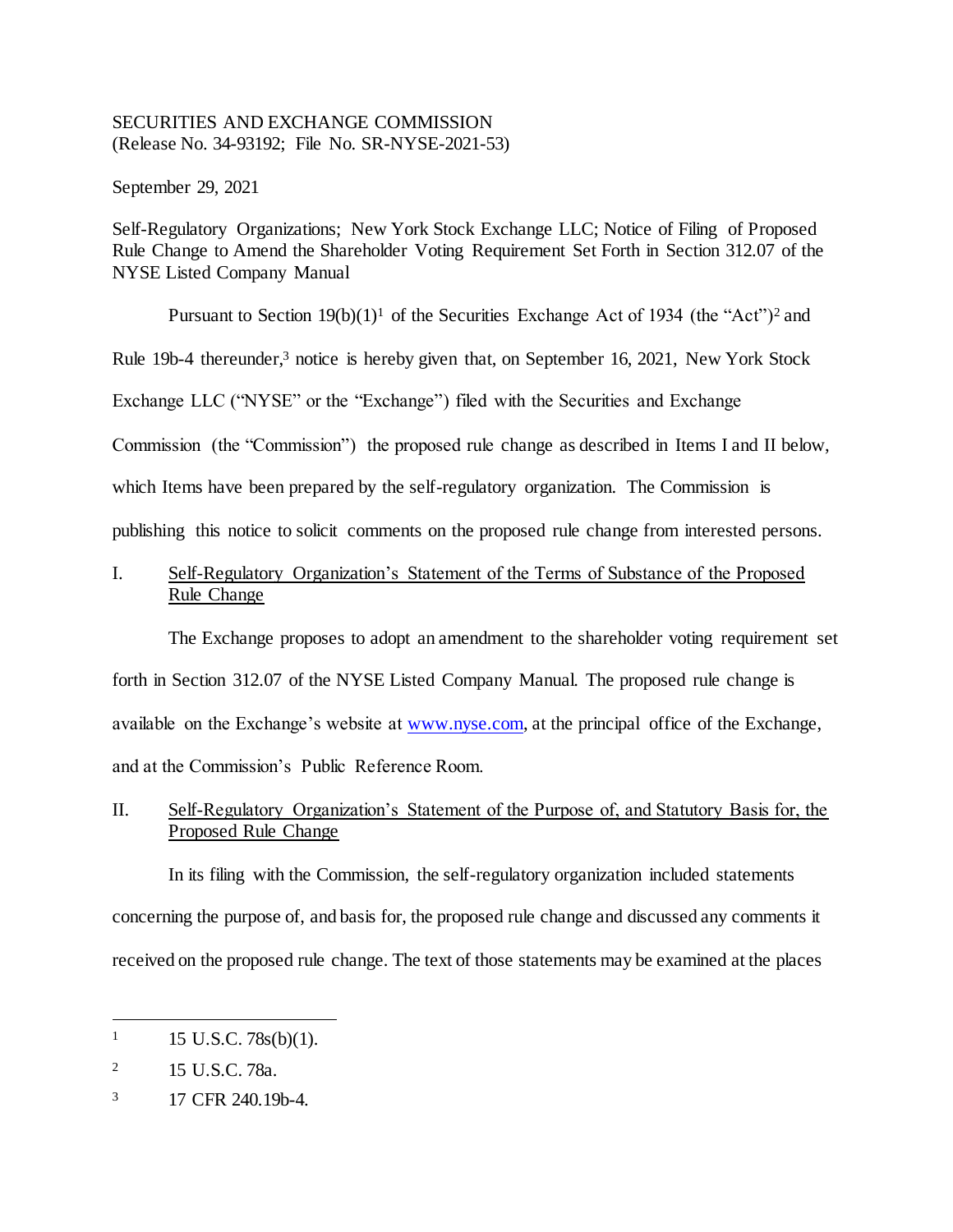specified in Item IV below. The Exchange has prepared summaries, set forth in sections A, B, and C below, of the most significant parts of such statements.

## A. Self-Regulatory Organization's Statement of the Purpose of, and the Statutory Basis for, the Proposed Rule Change

### 1. Purpose

l

Section 312.07 of the NYSE Listed Company Manual ("Manual") provides that, where shareholder approval is a prerequisite to the listing of any additional or new securities of a listed company, or where any matter requires shareholder approval, the minimum vote which will constitute shareholder approval for such purposes is defined as approval by a majority of votes cast on a proposal in a proxy bearing on the particular matter. Section 312.07 is currently applicable to shareholder approval of stock issuances under Sections 303A.08 (equity compensation) and 312.03 of the Manual.<sup>4</sup>

The text of Section 312.07 does not specifically address the treatment of abstentions. However, the Exchange has historically advised companies that abstentions should be treated as votes cast for purposes of Section 312.07. Under that approach, a proposal is deemed approved under Section 312.07 only if the votes in favor of the proposal exceed the aggregate of the votes cast against the proposal plus abstentions. The Exchange has observed that this approach has caused confusion among listed companies. The corporate laws of many states, including Delaware, allow companies to include in their governing documents that votes cast for purposes of a shareholder vote includes yes and no votes (but not abstentions), such that a proposal succeeds if the votes in favor exceed the votes cast against. The Exchange understands that,

<sup>4</sup> Item 21(b) of Schedule 14A requires companies soliciting proxies to disclose the method by which votes will be counted, including the treatment and effect of abstentions and broker non-votes under applicable state law as well as the company's charter and bylaw provisions.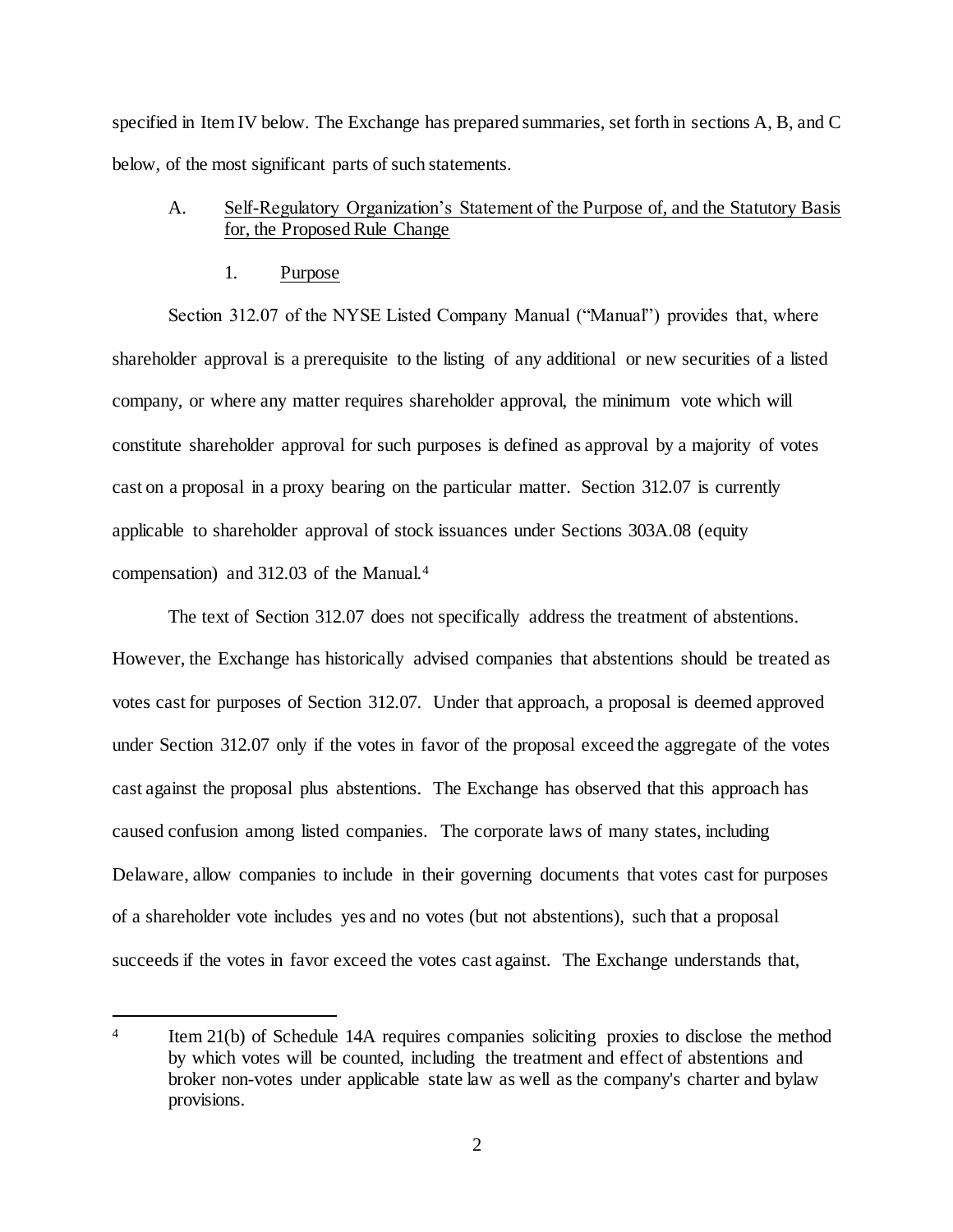consistent with those state laws, many public companies have bylaws indicating that abstentions are not treated as votes cast.

The Exchange proposes to amend Section 312.07 to provide that a company must calculate the votes cast with respect to a proposal that is subject to Section 312.07 in accordance with its own governing documents and any applicable state law. The Exchange believes that this treatment of abstentions will avoid any complications engendered among issuers and shareholders when different voting standards are applied under the Exchange rule, a company's governing documents, and/or applicable state laws.

The Exchange notes that Nasdaq has a rule requiring that proposals receive a majority of "the votes cast,"<sup>5</sup> but is silent on the question as to whether abstentions should be treated as votes cast. Nasdaq has published an FAQ on its website that clearly states:

Nasdaq does not define the term "votes cast". As such, a company must calculate the 'votes cast" in accordance with its governing documents and any applicable state law.

## 2. Statutory Basis

The Exchange believes that its proposal is consistent with Section 6(b) of the Securities Exchange Act of 1934 (the "Act") generally.<sup>6</sup> Section  $6(b)(5)^7$  requires, among other things, that exchange rules are designed to prevent fraudulent and manipulative acts and practices, to promote just and equitable principles of trade, to foster cooperation and coordination with persons engaged in facilitating transactions in securities, to remove impediments to and perfect

l

<sup>5</sup> See Nasdaq Marketplace Rule 5635(e)(4).

<sup>6</sup> 15 U.S.C. 78f(b).

 $7 \t15 \tU.S.C. 78f(b)(5).$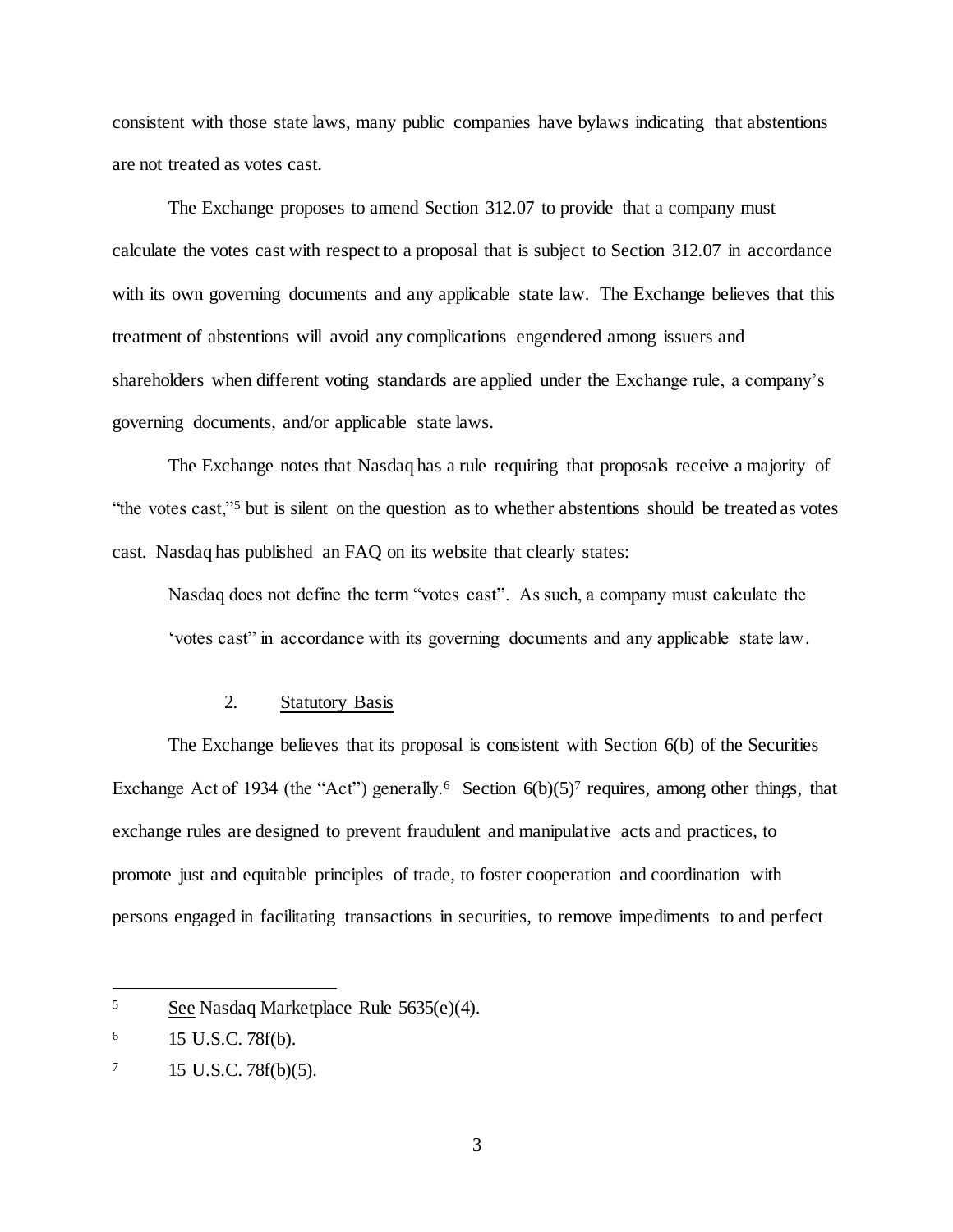the mechanism of a free and open market and a national market system, and, in general, to protect the public interest and the interests of investors, promote just and equitable principles of trade and that they are not designed to permit unfair discrimination between issuers, brokers or dealers.

The Exchange believes that the proposal is designed to protect the public interest and the interests of investors. The proposed approach to calculations of "votes cast" in Section 312.07 would not prescribe a particular interpretation under Exchange rules. Rather, a listed company would calculate votes cast in accordance with the company's governing documents and applicable state laws. In doing so, the proposal will reduce confusion among issuers and shareholders. The proposed amendment would also help ensure that shareholders properly understand the implications of choosing to abstain on a proposal subject to approval under Exchange rules.

### B. Self-Regulatory Organization's Statement on Burden on Competition

The Exchange does not believe that the proposal would impose any burden on competition not necessary or appropriate in furtherance of the purposes of the Act. There would be no effect on the competition among issuers listed on the NYSE resulting from the proposed amendment, because all issuers would calculate votes cast in accordance with their own governing documents and applicable state laws. The proposed amendment is consistent with the existing interpretation of the comparable rule of the other primary listing exchange, so the proposed amendment would have no effect on the competition for listings among exchanges.

## C. Self-Regulatory Organization's Statement on Comments on the Proposed Rule Change Received from Members, Participants, or Others

No written comments were solicited or received with respect to the proposed rule change.

4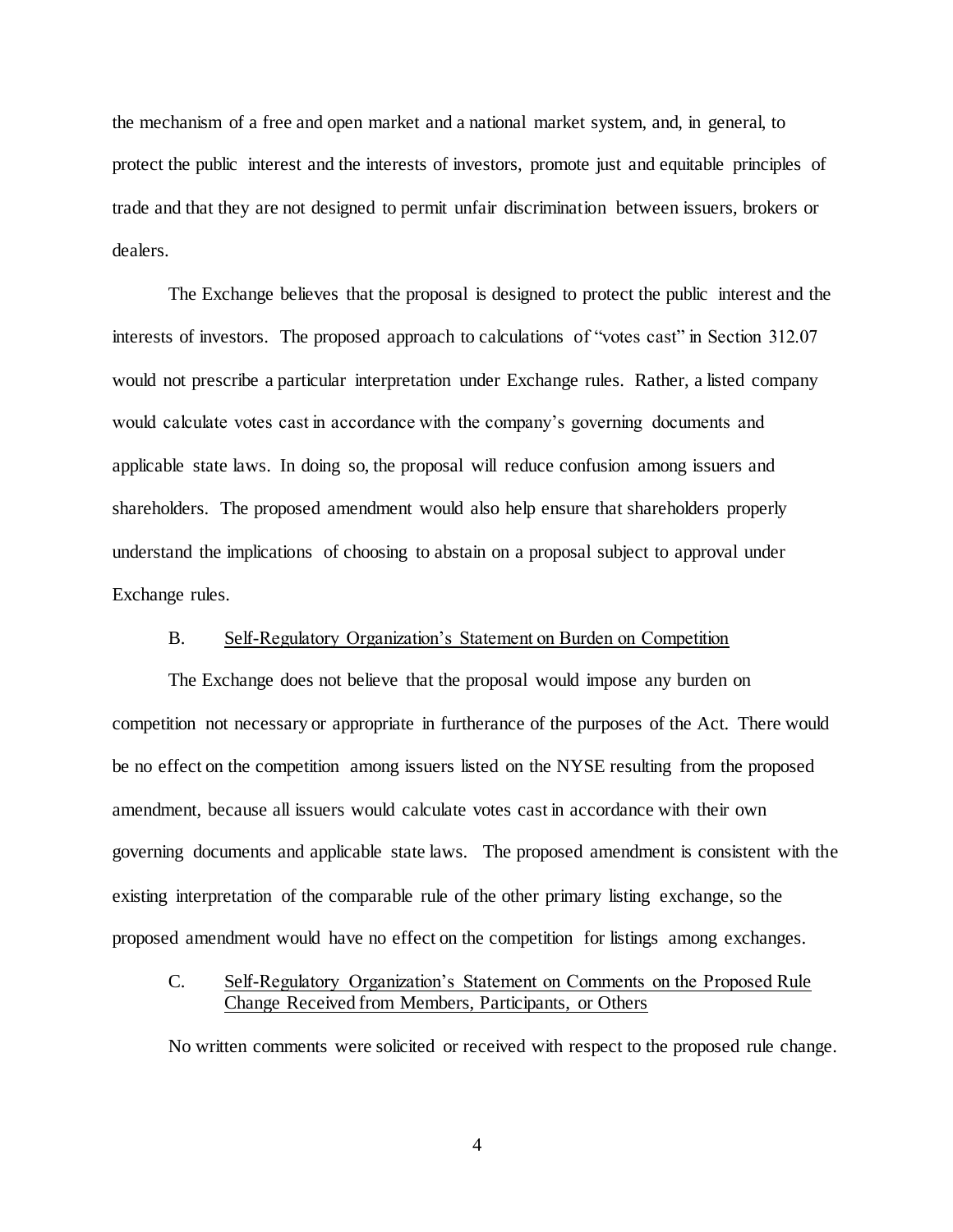### III. Date of Effectiveness of the Proposed Rule Change and Timing for Commission Action

Within 45 days of the date of publication of this notice in the Federal Register or within such longer period up to 90 days (i) as the Commission may designate if it finds such longer period to be appropriate and publishes its reasons for so finding or (ii) as to which the selfregulatory organization consents, the Commission will:

- (A) by order approve or disapprove the proposed rule change, or
- (B) institute proceedings to determine whether the proposed rule change should be disapproved.

#### IV. Solicitation of Comments

Interested persons are invited to submit written data, views, and arguments concerning the foregoing, including whether the proposed rule change is consistent with the Act. Comments may be submitted by any of the following methods:

### Electronic comments:

- Use the Commission's Internet comment form [\(http://www.sec.gov/rules/sro.shtml\);](http://www.sec.gov/rules/sro.shtml) or
- Send an e-mail to [rule-comments@sec.gov.](mailto:rule-comments@sec.gov) Please include File Number SR-NYSE-2021-53 on the subject line.

#### Paper comments:

• Send paper comments in triplicate to Secretary, Securities and Exchange Commission, 100 F Street, NE, Washington, DC 20549-1090.

All submissions should refer to File Number SR-NYSE-2021-53. This file number should be included on the subject line if e-mail is used. To help the Commission process and review your comments more efficiently, please use only one method. The Commission will post all comments on the Commission's Internet website [\(http://www.sec.gov/rules/sro.shtml\).](http://www.sec.gov/rules/sro.shtml) Copies of the submission, all subsequent amendments, all written statements with respect to the proposed